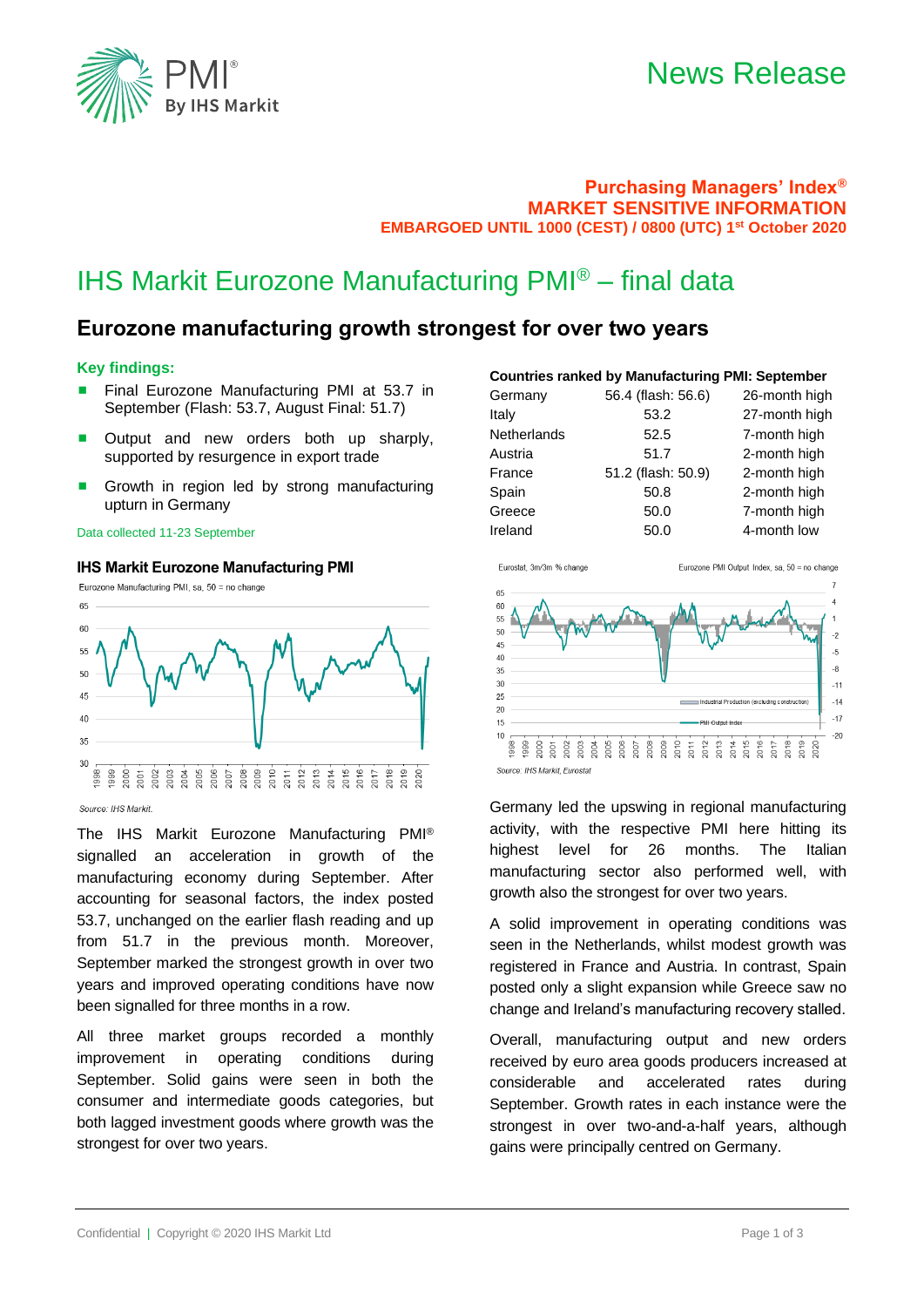# News Release



A noticeable feature of the upturn in manufacturing new orders was the relative resurgence of export trade, with latest data showing a third successive month of growth and the sharpest gain since February 2018.

Strong gains in new work placed some pressure on firms, as evidenced by a solid rise in backlogs of work during September. Growth in work outstanding was the sharpest for nearly two-and-a-half years, although this failed to prevent further job losses as manufacturers sought productivity gains and control over costs given the uncertain near-term outlook. That said, the drop in employment was the weakest since February and noticeably slower than in recent months.

Firms also utilised inventories wherever possible to meet swelling production and order book requirements. Stocks of purchases and finished goods both declined markedly, with the drop in warehouse inventories the sharpest since the start of 2010.

Ongoing delays in the delivery of inputs also encouraged higher degrees of stock utilisation. Average lead times deteriorated for an eighth successive month and to the greatest degree since May. A rise in purchasing activity amongst eurozone manufacturers, the first recorded for 22 months, added to pressure on vendors.

Meanwhile, there was little change in prices during September. Input costs were marginally higher overall, albeit with some divergence in trends across the region. For instance, Germany saw a noticeable fall in prices, but Ireland registered a marked rise.

Meanwhile a slight fall during September ensured that output charges overall declined for a fifteenth successive month. Competitive pressures and a stillfragile demand environment weighed on pricing power.

Finally, confidence about the future improved during September to reach its highest level since April 2018. Italian manufacturers were the most confident, followed by German and Dutch goods producers.

*\* Includes intra-eurozone trade.*

### **Comment**

Commenting on the final Manufacturing PMI data, Chris Williamson, Chief Business Economist at IHS Markit said:

*"The eurozone's manufacturing recovery gained further momentum in September, rounding off the largest quarterly rise in production since the opening months of 2018. Order book growth and exports also accelerated, indicating a welcome strengthening of demand. Job losses consequently eased as firms grew more upbeat about prospects for the year ahead, with optimism returning to the highs seen before the trade war escalation in early 2018.*

*"The recovery would have been far more modest without Germany, however, where output has surged especially sharply to account for around half of the region's overall expansion in September. Germany's performance contrasted markedly with modest production growth in Spain, slowdowns in Italy and Austria, plus a particularly worrying return to contraction in Ireland. Excluding Germany, output growth would have weakened to the lowest since June.*

*"Divergent export performance explains much of the difference between national production trends, with Germany the stand-out leader in terms of growth in September, led by a strengthening of demand for investment goods such as plant and machinery.*

*"Encouragingly, optimism about the future rose not only in Germany but also in France, Italy, Spain and Austria, hinting that the upturn could broaden out in coming months. Without a more broad-based recovery, the sustainability of the upturn looks at risk, with additional worries fuelled by rising Covid-19 infection rates."*

Ends-